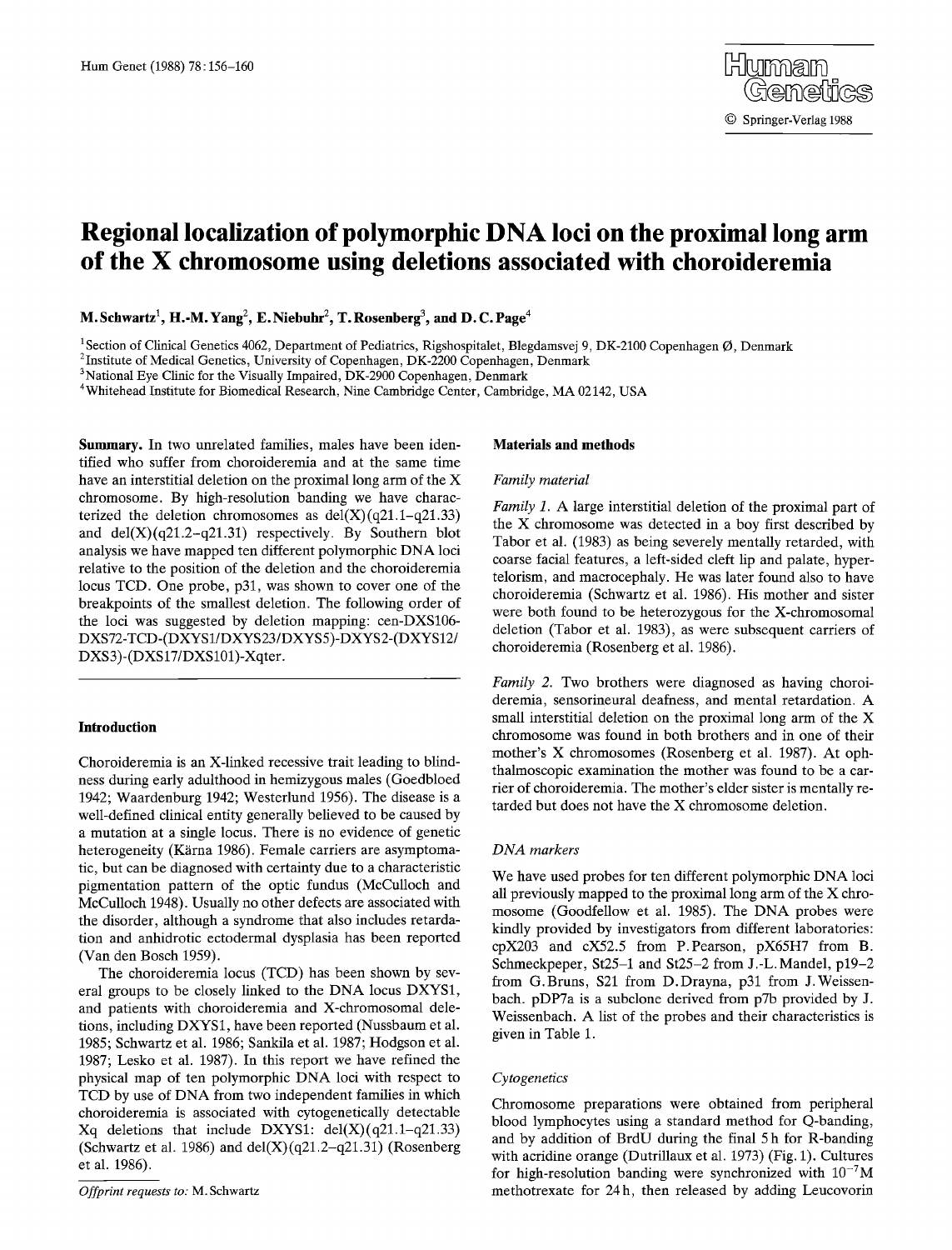**Table** 1. Polymorphic probes used

| Probe <sup>a</sup> |                 | Physical location |                  | Enzyme   | Polymorphic       | Y-specific        |
|--------------------|-----------------|-------------------|------------------|----------|-------------------|-------------------|
| Locus              | Name            | HGM <sub>8</sub>  | This report      |          | fragments<br>(kb) | fragments<br>(kb) |
| DXYS1              | pDP34           | $Xp13-q21.1$      | $Xp21.2 - 21.31$ | Taq I    | 12/11             | 15                |
| DXYS <sub>2</sub>  | pDP7a           | $Xq13-q22$        | Xq21.31-21.33    | Pst I    | 11/7              | 11                |
| DXYS5              | p31             | $Xp13-q22$        | $Xp21.2-q21.31$  | Taq I    | 4.8/2.8           | 4.8/2.8           |
| DXYS12             | $St25-1$        | $Xq13-q22$        | Xq21.31-21.33    | Taq I    | 2.1/1.6           | 1.6               |
| DXYS <sub>23</sub> | pDP132          | $Xq12-q22$        | Xp21.2-21.31     | BamH I   | 22/21             | 10                |
| DXS3               | $p19-2$         | $Xp21.3-q22$      | Xp21.31-21.33    | MspI     | 16/4.6            |                   |
| DXS17              | S <sub>21</sub> | $Xq21.3-q22$      | $Xq21.33-q22$    | Taq I    | 2.2/2.0           |                   |
| DXS72              | pX65H7          | $Xq13-q22$        | $Xq21.1-q21.2$   | Hind III | 7.2/0.7           |                   |
| <b>DXS101</b>      | cX52.5          | $Xp21.3-q22$      | $Xq21.33-q22$    | MspI     | 7.7/7.5           |                   |
| <b>DXS106</b>      | cpX203          | $Xp11-q21.3$      | $Xp11-q21.1$     | Bql II   | 5.8/1.0           |                   |

~Human Gene Mapping 8 (Goodfellow et al. 1985)



Fig. 1A, B. Normal X chromosomes (to the *right)* and X chromosomes with an interstititial deletion from the males in family  $1(A)$  and family 2 (B). *Arrows* indicate the Xq22.1 band (A) and the Xq21.32 band (B). The *bar* in B indicates the position of the centromere

 $(3 \times 10^{-4} M)$ , BrdU  $(10^{-4} M)$ , and Hoechst 33258 ( $5 \times 10^{-5} M$ ) hours before harvest.

#### *Southern blot analysis*

DNA was isolated by routine methods from EDTA-stabilized blood. With the appropriate restriction enzymes,  $5 \mu g$  DNA were digested according to the recommendations of the manufacturer (Boehringer, Mannheim). The resulting fragments were separated on agarose gel (Bio-Rad) followed by blotting onto Gene Screen Plus membranes (New England Nuclear). Radioactive probes were prepared by oligonucleotide-primed DNA synthesis using <sup>32</sup>P-dCTP (Feinberg and Vogelstein 1983). Before labeling, the insert was excised from the plasmid and purified on agarose gel. The filters were hybridized overnight at 68°C in 0.5 M Na-phosphate pH 7.2, 7% SDS, and lmM EDTA.

For some of the probes more stringent conditions were used for hybridization: 50% formamide,  $5 \times$  Denhardts,  $5 \times$ SSPE, 0.1% SDS, 10% dextran sulfate. Excess probe was washed off the filters in 0.04M phosphate pH 7.2, 1% SDS and then in 0.02M phosphate, 0.5% SDS. Signals were detected by autoradiography using Kodak X-O-MAT AR 5 films and intensifying screens.

#### **Results**

## *Cytogenetic studies*

*Family 1.* Chromosome banding analysis confirmed the previous results, that the large, characteristic Q-positive/R-negative band Xq21 was almost completely deleted from the abnormal X chromosome (Tabor et al. (1983). A careful comparison between the high-resolution banding pattern of the  $del(X)$  and that of a large number of normal X chromosomes, analyzed at the same time by the same methods, showed that the Xq13.3 and Xq22.1 bands flanking Xq21 were present in the  $del(X)$ . Therefore, the deletion can be described as  $del(X)(q21.1-q21.33)$ . Since, however, the two R-positive bands Xq13 and Xq22 were observed not to be completely confluent, we conclude that a minute part of an R-negative band, either from Xq21.1 or from Xq21.33, is still present.

*Family 2.* Standard banding showed a small reduction in the size of band Xq21 in the affected brothers' and in one of their mother's X chromosomes. By high-resolution banding it could be demonstrated that the entire small proximal R-positive band, Xq21.2, and a minor part of the surrounding R-negative area are deleted. The deletion covers about one-fourth of the Xq21 band. The proximal breakpoint is located either within Xq21.1 or at the interface of Xq21.1 and Xq21.2. The deletion is thus described as  $del(X)(q21.2-q21.31)$  according to ISCN (1978). The deletion diagnosed in family 2 is completely included in that of family 1.

## *Deletion mapping*

DNA from each relevant family member together with DNA from an unrelated individual was used to study the hybridization pattern of the various probes. Table 2 gives the results of the deletion mapping.

Because of the very close linkage that has been established between DXYS1 and TCD (Nussbaum et al. 1985; Schwartz et al. 1986; Sankila et al. 1987), the deletion of DXYS1 in the patients strongly suggests that TCD is located within both deletions. By comparing results with the previously reported localization of these X-chromosomal loci (Goodfellow et al. 1985), it was possible to divide them into those that are  $(A)$ not covered by either of the deletions, (B) covered by the larger deletion only, and (C) covered by both deletions.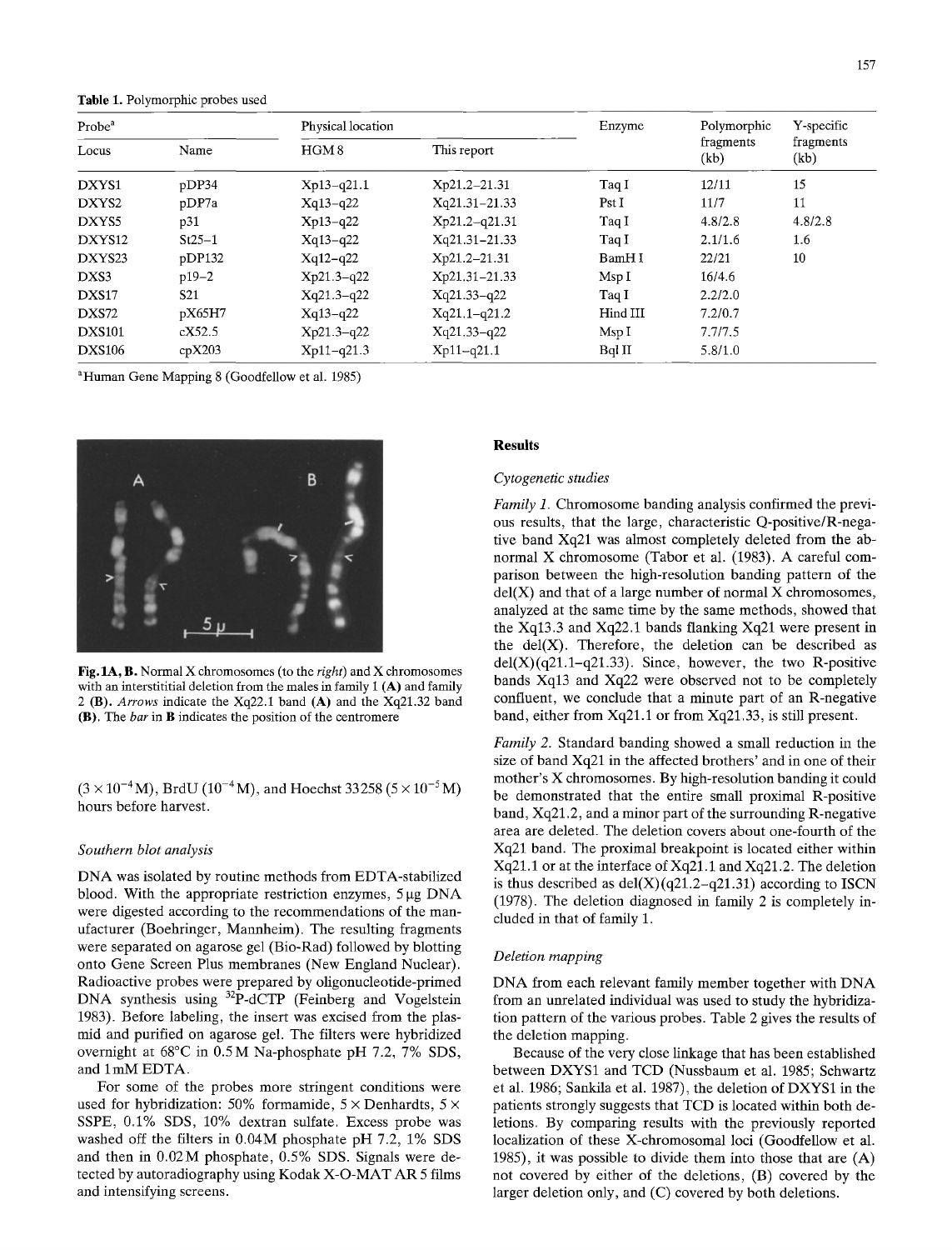|  | Table 2. Analysis of the $del(X)$ with the probes listed in Table 1 |
|--|---------------------------------------------------------------------|
|  |                                                                     |

| Probe name      | Deletion <sup>a</sup>        |                             |   |
|-----------------|------------------------------|-----------------------------|---|
|                 | del(X)<br>$(q21.1 - q21.33)$ | del(X)<br>$(q21.2 - 21.31)$ |   |
| cpX203          | $\div$                       | $\div$                      |   |
| cX52.5          | $^{+}$                       | $+$                         | Α |
| S <sub>21</sub> | $^{+}$                       | $^{+}$                      |   |
| pX65h7          |                              | $^{+}$                      |   |
| $St25-1$        |                              | $\ddot{}$                   |   |
| p19-2           |                              | $^{+}$                      | B |
| pDp7a           |                              | $^{+}$                      |   |
| pDp132          |                              |                             |   |
| pDP34           |                              |                             | C |
| p31             |                              | $*^c$                       |   |

<sup>a</sup>The presence  $(+)$  or absence  $(-)$  of specific X-chromosomal fragments detected by the probes

<sup>b</sup> See text for explanation

~p31 detects one of the deletion breakpoints in family 2

*A: cpX203 (DXSI06), cX52.5 (DXSIO1), \$21 (DXS17).*  DXS106 has previously been assigned to Xp11-q21.3. It must then be proximal to both deletions and to TCD, hence physically assigned to Xp11-Xq21.1.

DXS101 and DXS17 were previously assigned to Xq21.3– Xq22. We can conclude that both are located distal to the deletions and TCD, hence physically assigned to Xq21.33-q22.

*B: St25-1 (DXYS12), p19-2 (DXS3), pX65H7 (DXS72) and pDP7a (DXYS2).* The loci defined by these probes are all present in DNA from the two brothers with the smaller deletion. DXS3 has been assigned to Xq21.3-q22, and DXYS12 to Xq13-q22. DXS3 must then be located distal to the smaller deletion. It is not possible from the present results to decide whether DXYS12 is distal or proximal to TCD. However, in a recombination event between TCD and DXS3 we have observed cosegregation of DXS3 and DXYS12. Therefore the most likely assignment of both loci is  $Xq21.31-q21.33$ .

DXS72 is present in the two brothers, and their mother is heterozygous for a restriction fragment polymorphism detected by pH65H7. It has been assigned to Xq13-q22 and it could be either proximal or distal to TCD. The same situation is found for locus DXYS2. However, from an informative meiosis is a linkage study we have seen cosegregation of DXS72/DXS106 haplotypes and DXYS2/TCD haplotypes respectively (in preparation). We conclude that DXS72 must be proximal to TCD, and DXYS2 distal to this locus.

*C: pDP34 (DXYS1),pDP132 (DXYS23).* The loci defined by these probes are absent from the genomic DNA of all three affected males. These loci are therefore expected to be closest to TCD. Recombinants have so far not been detected between TCD and DXYS23, while recombinations between DXYS1 and TCD have been reported (Gal et al. 1986a; Lesko et al. 1987). All other probes employed in this study have shown at least one recombination event. Both loci can thus be assigned within the deletion  $Xq21.2-q21.31$ , but no conclusion as to their order with respect to TCD can be reached. One probe showed a more remarkable result: p31 (DXYS5) was not detected in the larger deletion, but hybridization of p31 to Taq I blots of DNA from family 2 revealed a fragment with an altered size



Fig. 2. Southern blot analysis of Taq I-digested DNA from family 1 *(lanes 1-4),* family 2 *(lanes 5-8),* and an unrelated control *(lane 9)*  probed with the X-Y probe p31. This probe normally detects allelic fragments of 4.8 and 2.8kb; either allele can be found on either an X chromosome or a Y chromosome. *Lane 1,* patient with the large deletion. Only the 4.8-kb fragment from his father *(lane 4)* is present, while there is no contribution from his mother. *Lanes 5, 6,* and 7 show the novel fragment of approximately 4.6 kb found in DNA from family 2 (smaller deletion)

compared with those of controls (Fig. 2). p31 normally detects allelic Taq I fragments of 2.8 kb and 4.8 kb. Either allele can be found on either an X chromosome or a Y chromosome. The heterozygous mother showed a 4.8-kb fragment from her normal X chromosome and a fragment of 4.6 kb from her deletion chromosome. The latter fragment was also found in her two sons, together with a 2.8-kb fragment from their Y chromosomes. This suggested that either a new polymorphic site is present in this family or the probe is covering one of the end points of the deletion. We therefore digested DNA from this family with several different enzymes and then carried out Southern analysis using the p31 probe. A novel fragment was found with all enzymes tested, confirming that this probe detects a deletion breakpoint.

## **Discussion**

Deletion mapping has proved to be a powerful tool in genetic analysis. Well-characterized chromosomal deletions have been extremely valuable in the physical mapping of genes, including disease genes, as well as anonymous DNA sequences. The finding of a minor Xp21.2 deletion in a male with Duchenne muscular dystrophy (DMD) associated with chronic granulomatous disease (CGD), retinitis pigmentosa (RP), and McLeod syndrome has led to the precise localization of the loci for these diseases (Francke et al. 1985), cloning of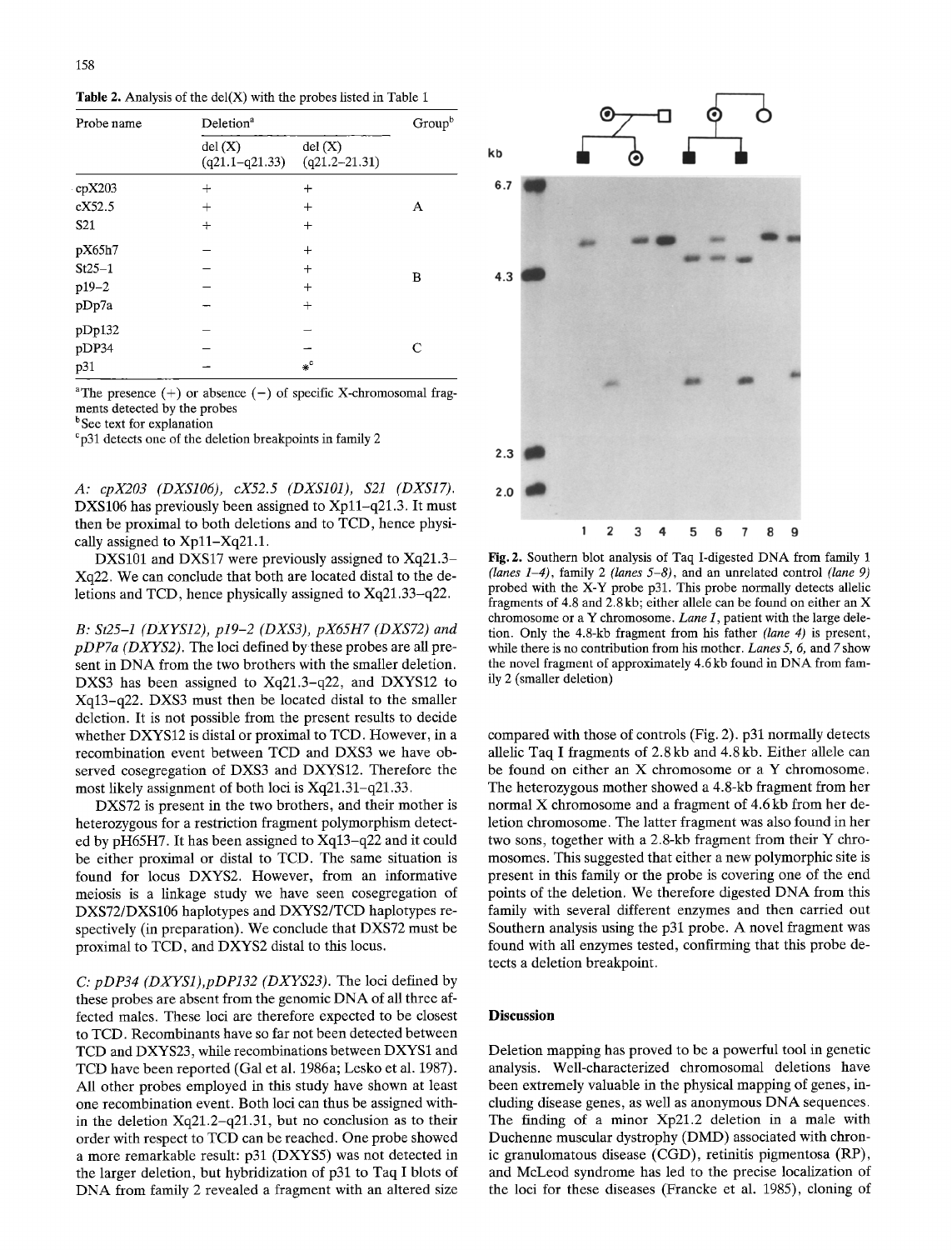

Fig. 3. Standard ideogram (ISCN 1981) of the human X chromosome *(left)* and two ideograms showing the two deletions. The physical localization of the DNA loci, based on the combined data from the deletion mapping described in the present paper and from previously published localizations (Goodfellow et al. 1985) are indicated to the *right. \** DXYS5 covers one of the deletion breakpoints in family 2

DNA probes from the deleted area (Kunkel et al. 1985), and recently the isolation of DNA sequences that may constitute the CGD and DMD genes (Royer-Pokora et al. 1986; Monaco et al. 1986).

We have analyzed DNA from individuals with deletions on the proximal long arm of the X chromosome. The males all suffer from choroideremia in addition to certain mental and physical handicaps. High-resolution banding of the chromosomes strongly suggests that the smaller deletion is included in the larger one. Results from DNA studies of these individuals made it possible to construct a deletion map of loci previously assigned to this part of the chromosome. DXYS1 and DXYS23, both X-Y homologous loci, were found to be deleted in both families, and the deletion we assume also includes TCD. A third X-Y homologous locus, DXYS5, apears to span one of the deletion breakpoints in family 2.

DXYS12 and DXS3 have previously been found to be closely linked to TCD (Gal et al. 1986a; Sankila et al. 1987). In the study by Gal et al. (1986a), the order DXS3-TCD-DXS11 was suggested. DXS11 (not included in our study) maps at Xq24 (Aldridge et al. 1984) distal to DXS17 and should therefore not be covered by any of the deletions described in the present investigation. This makes it unlikely that DXS3 and DXSll are flanking TCD. A recent publication by Lesko et al. (1987) suggests that TCD is proximal to both DXYS1 and DXS3. Our data suggest the following order of loci: cen-DXS106-DXS72-TCD-(DXYS1/DXYS23/DXYS5)- *DXYS2-(DXYS12/DXS3)-(DXS17/DXS101)* Xqter (Fig. 3).

The genes for agammaglobulinemia (Kwan et al. 1986), Charcot-Marie-Tooth disease (Gal et al. 1986b), ectodermal dysplasia (McDermot et al. 1986; Kølvrå et al. 1986), and an X-linked form of cleft palate (Moore et al. 1987) have all been reported to be closely linked to DXYS1. None of our patients show signs of either agammaglobulinemia, Charcot-Marie-Tooth disease, or ectodermal dysplasia, strongly suggesting that the corresponding genes are located outside the deleted areas, and not as closely linked to DXYS1 as is TCD.

Our patient with the larger deletion does have a left cleft lip and palate, which is not present in the two brothers with the smaller deletion. The gene(s) for the X-linked form of cleft lip and palate may therefore map either proximally  $(Xq21.1-q21.2)$  or distally  $(Xq21.31-q21.33)$  to the smaller deletion. The two brothers suffer from sensorineural deafness, which was not found in the boy from family 1, nor was it present in the patient published by Hodgson et al. (1987). One explanation for this could be an inherited mutation independent of the deletion, although we find this unlikely. Although we have been able to map TCD physically, even the small deletion covers a rather large chromosomal area, and the physical distance among the X-Y homologous loci DXYS1, DXYS23, DXYS5, and TCD might well be large.

The deletion of Xq21.2 in family 2 is similar to the deletion at Xp21.2 in patient BB (Francke et al. 1985) in several respects. Both cases involve deletions of small R-positive bands within large R-negative bands. It is known that Q-positive/ R-negative bands are generally late replicating, while Q-negafive/R-positive bands are generally early replicating and more likely to harbor active structural genes (Comings 1978). By applying techniques which have been used so successfully in cloning the Xp21 region, e.g. pERT cloning (Kunkel et al. 1985), pulsed-field gel electrophoresis, and cloning of jumping fragments, it may be possible to isolate the TCD gene.

*Acknowledgements.* The excellent technical assistance of Karin Hjelm Knudsen, Bodil Mogensen, and Runa Hansen is greatly appreciated. We thank Dr. Søren Nørby for helpful discussion of the manuscript. This work has been supported by the Danish Medical Research Council (grant no. 12-5619), The Novo Foundation, The Carl Petersen Foundation (grant no. B1605), and the National Institutes of Health (HD 22532).

### **References**

- Aldridge JL, Kunkel G, Bruns G, Tantravahi U, Lalande M, Brewster T, Moreau E, Wilson M, Bromley W, Roderick T, Latt SA (1984) A strategy to reveal high-frequency RFLPs along the human X chromosome. Am J Hum Genet 36 : 546-564
- Comings DE (1978) Mechanism of chromosome banding and implication for chromosome structure. Ann Rev Genet 12 : 25-46
- Dutrillaux B, Laurent C, Couturier J, Lejeune J (1973) Coloration par l'acridine orange de chromosomes préalablement traités par le 5-bromod6soxyuridine (BUdR). CR Acad Sci [D] (Paris) 276: 3179-3181
- Feinberg AP, Vogelstein B (1983) A technique for radiolabeling DNA restriction endonuclease fragments to high specific activity. Anal Biochem 132:6-13
- Francke U, Ochs HD, de Martinville B, Giacalone J, Lindgren V, Distéche C, Pagon RA, Hofker MH, van Ommen GJB, Pearson PL, Wedgwood RJ (1985) Minor Xp21 chromosome deletion in a male associated with expression of Duchenne muscular dystrophy, chronic granulomatous disease, retinitis pigmentosa, and McLeod syndrome. Am J Hum Genet 37 : 250-267
- Gal A, Brunsman F, Hogenkamp D, Rüther K, Aahlert D, Wienker TF, Hammerstein W, Pawlowitzki IH (1986a) Choroideremia-